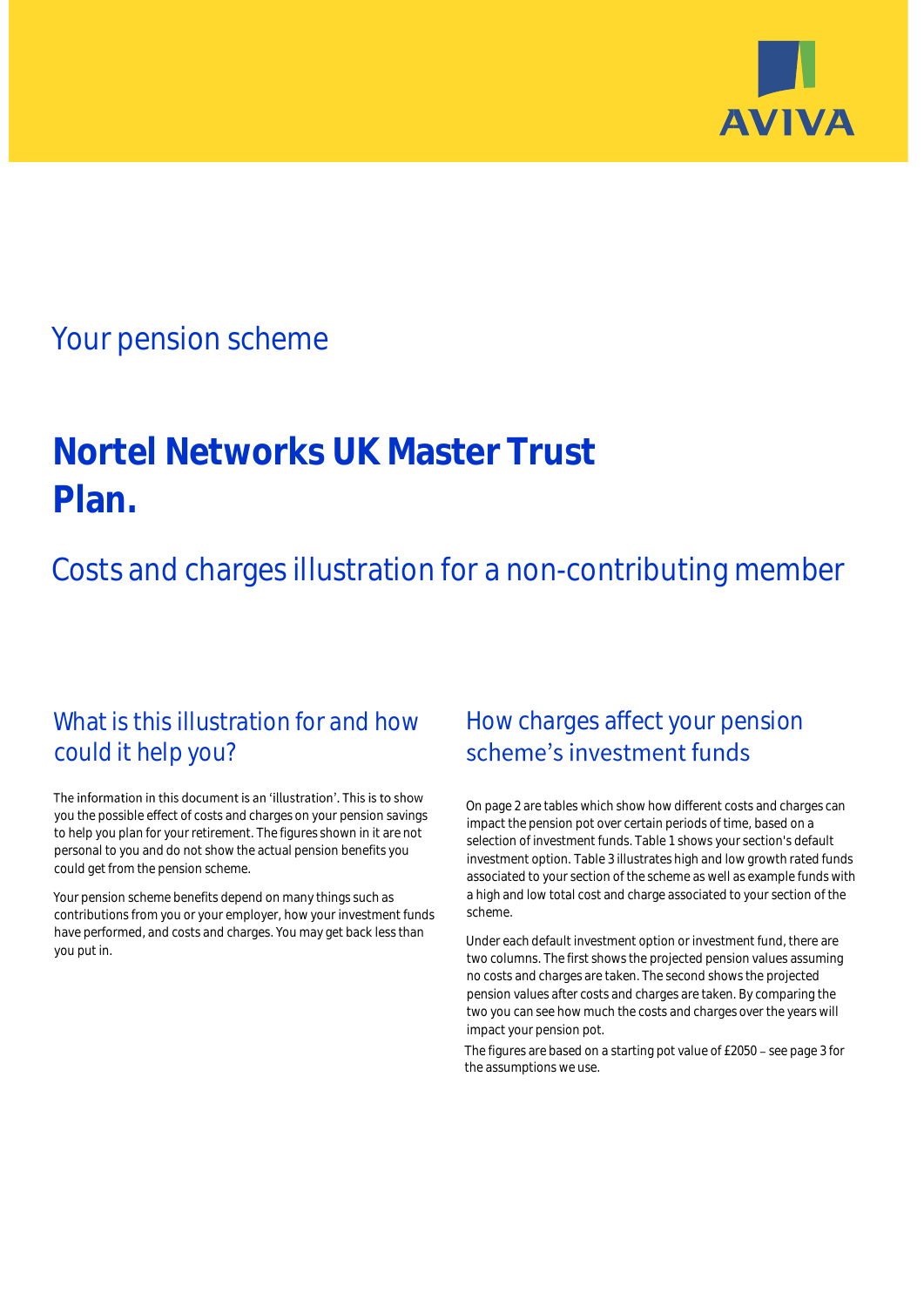### **Table 1**

| Illustration of effect of costs and charges on the Default Investment Option in |                                        |                                    |  |  |  |  |  |  |  |  |
|---------------------------------------------------------------------------------|----------------------------------------|------------------------------------|--|--|--|--|--|--|--|--|
| <b>Nortel Networks UK Master Trust Plan.</b>                                    |                                        |                                    |  |  |  |  |  |  |  |  |
|                                                                                 | <b>My Future</b>                       |                                    |  |  |  |  |  |  |  |  |
|                                                                                 | Assumed growth rate 3.3% (p.a.)        |                                    |  |  |  |  |  |  |  |  |
|                                                                                 | Assumed costs and charges 0.55% (p.a.) |                                    |  |  |  |  |  |  |  |  |
| At end of year                                                                  | Projected value assuming no            | <b>Projected value after costs</b> |  |  |  |  |  |  |  |  |
|                                                                                 | costs and charges are taken            | and charges are taken              |  |  |  |  |  |  |  |  |
| $\mathbf{1}$                                                                    | £2,070                                 | £2,060                             |  |  |  |  |  |  |  |  |
| 2                                                                               | £2,090                                 | £2,070                             |  |  |  |  |  |  |  |  |
| 3                                                                               | £2,120                                 | £2,080                             |  |  |  |  |  |  |  |  |
| 4                                                                               | £2,140                                 | £2,090                             |  |  |  |  |  |  |  |  |
| 5                                                                               | £2,160                                 | £2,100                             |  |  |  |  |  |  |  |  |
| 10                                                                              | £2,280                                 | £2,160                             |  |  |  |  |  |  |  |  |
| 15                                                                              | £2,410                                 | £2,210                             |  |  |  |  |  |  |  |  |
| 20                                                                              | £2,540                                 | £2,270                             |  |  |  |  |  |  |  |  |
| 25                                                                              | £2,680                                 | £2,320                             |  |  |  |  |  |  |  |  |
| 30                                                                              | £2,820                                 | £2,380                             |  |  |  |  |  |  |  |  |
| 35                                                                              | £2,980                                 | £2,440                             |  |  |  |  |  |  |  |  |
| 40                                                                              | £3,110                                 | £2,480                             |  |  |  |  |  |  |  |  |
| 45                                                                              | £3,190                                 | £2,470                             |  |  |  |  |  |  |  |  |
| 50                                                                              | £3,200                                 | £2,420                             |  |  |  |  |  |  |  |  |

### **Table 2**

| List of Funds included in the Default Investment Option |                       |                    |  |  |  |  |  |  |  |
|---------------------------------------------------------|-----------------------|--------------------|--|--|--|--|--|--|--|
| <b>Fund name</b>                                        | <b>Total Cost and</b> | <b>Growth Rate</b> |  |  |  |  |  |  |  |
|                                                         | Charge (p.a.)         | (p.a.)             |  |  |  |  |  |  |  |
| Av MyM My Future Growth                                 | 0.57%                 | 3.60%              |  |  |  |  |  |  |  |
| Av MyM My Future Consolidation                          | 0.52%                 | 2.40%              |  |  |  |  |  |  |  |
|                                                         |                       |                    |  |  |  |  |  |  |  |
|                                                         |                       |                    |  |  |  |  |  |  |  |
|                                                         |                       |                    |  |  |  |  |  |  |  |
|                                                         |                       |                    |  |  |  |  |  |  |  |
|                                                         |                       |                    |  |  |  |  |  |  |  |
|                                                         |                       |                    |  |  |  |  |  |  |  |
|                                                         |                       |                    |  |  |  |  |  |  |  |
|                                                         |                       |                    |  |  |  |  |  |  |  |

#### **Aviva Life & Pensions UK Limited.**

Registered in England No. 3253947. Registered office: Aviva, Wellington Row, York, YO90 1WR. Authorised by the Prudential Regulation Authority and regulated by the Financial Conduct Authority and the Prudential Regulation Authority. Firm Reference Number 185896. **aviva.co.uk** TEMP GFI NG071309 09/2018